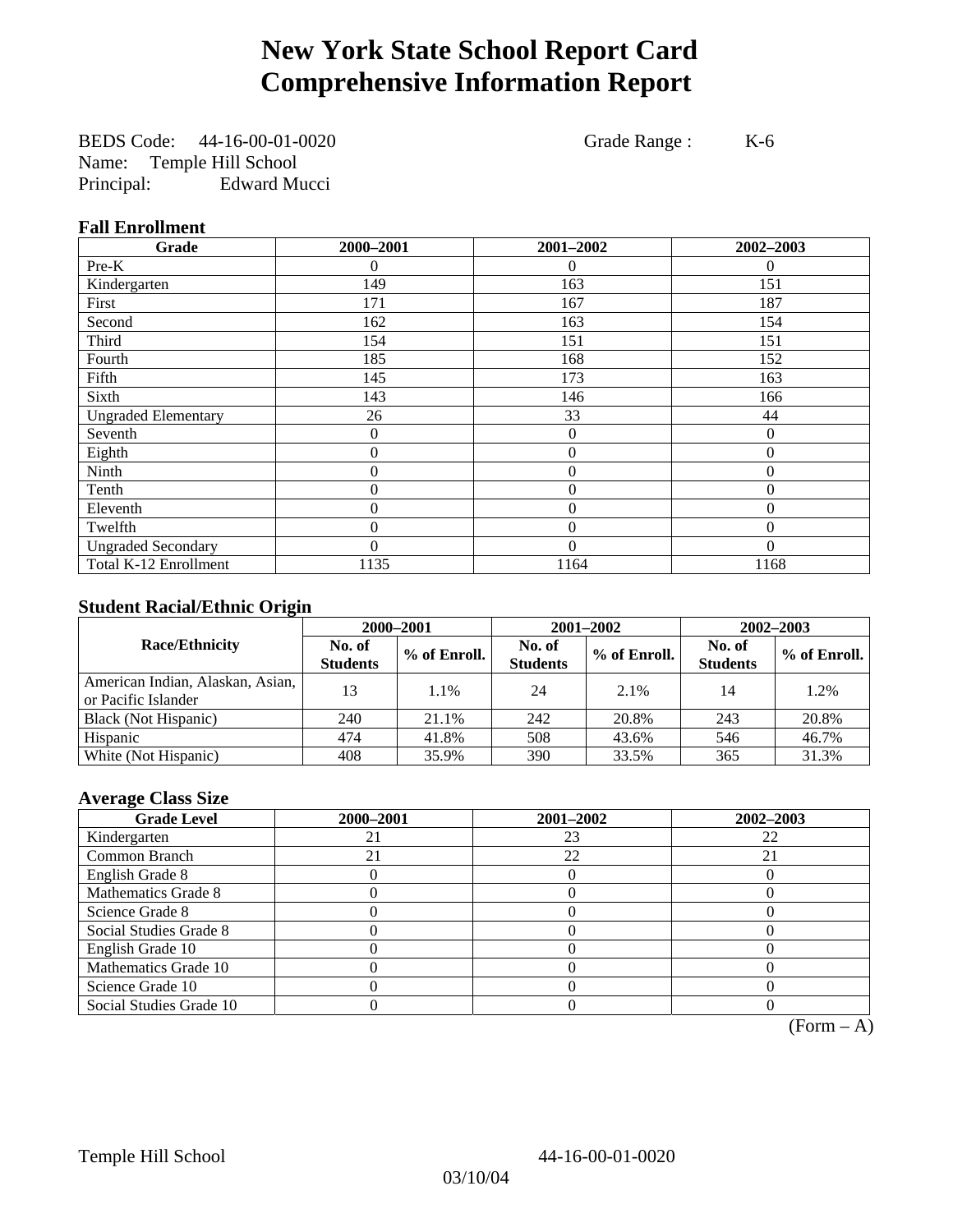### **District Need to Resource Capacity Category**

| <b>N/RC Category</b> | <b>Description</b>                                                   |
|----------------------|----------------------------------------------------------------------|
|                      | This is an urban or suburban school district with high student needs |
|                      | in relation to district resource capacity.                           |

### **Similar School Group and Description**

| <b>Similar School Group</b> | <b>Description</b>                                                    |
|-----------------------------|-----------------------------------------------------------------------|
|                             | All schools in this group are elementary level schools in urban or    |
|                             | suburban school districts with high student needs in relation to      |
|                             | district resources. The schools in this group are in the higher range |
|                             | of student needs for elementary level schools in these districts.     |

All schools within the same N/RC category are divided into three similar school groups defined by the percentage of students in the school who are eligible for the free-lunch program and/or who are limited English proficient (also known as English language learners).

#### **Student Demographics Used To Determine Similar Schools Group**

|                                   | 2000-2001 |         | $2001 - 2002$ |         | $2002 - 2003$ |         |
|-----------------------------------|-----------|---------|---------------|---------|---------------|---------|
|                                   | Count     | Percent | Count         | Percent | Count         | Percent |
| <b>Limited English Proficient</b> | 318       | 28.0%   | 337           | 28.9%   | 352           | 30.1%   |
| Eligible for Free Lunch           | 650       | 57.3%   | 672           | 57.7%   | 675           | 57.8%   |

#### **Attendance and Suspension**

|                               | 1999–2000        |         | 2000-2001        |         | $2001 - 2002$   |         |
|-------------------------------|------------------|---------|------------------|---------|-----------------|---------|
|                               | $%$ of<br>No. of |         | $%$ of<br>No. of |         | No. of          | $%$ of  |
|                               | <b>Students</b>  | Enroll. | Students         | Enroll. | <b>Students</b> | Enroll. |
| <b>Annual Attendance Rate</b> |                  | 93.9%   |                  | 93.0%   |                 | 92.3%   |
| <b>Student Suspensions</b>    | 62               | 5.5%    | 88               | 7.7%    | 56              | 4.8%    |

### **Student Socioeconomic and Stability Indicators (Percent of Enrollment)**

|                          | 2000-2001 | $2001 - 2002$ | 2002-2003 |
|--------------------------|-----------|---------------|-----------|
| <b>Reduced Lunch</b>     | 10.3%     | 8.8%          | 10.5%     |
| <b>Public Assistance</b> | 21-30%    | 21-30%        | 21-30%    |
| <b>Student Stability</b> | 96%       | 91%           | 95%       |

#### **Staff Counts**

| Staff                                 | 2002-2003 |
|---------------------------------------|-----------|
| <b>Total Teachers</b>                 |           |
| <b>Total Other Professional Staff</b> |           |
| <b>Total Paraprofessionals</b>        | NΑ        |
| Teaching Out of Certification*        |           |
| Teachers with Temporary Licenses      |           |

\*Teaching out of certification more than on an incidental basis. Teachers with temporary licenses are also counted as teaching out of certification.

 $(Form - B)$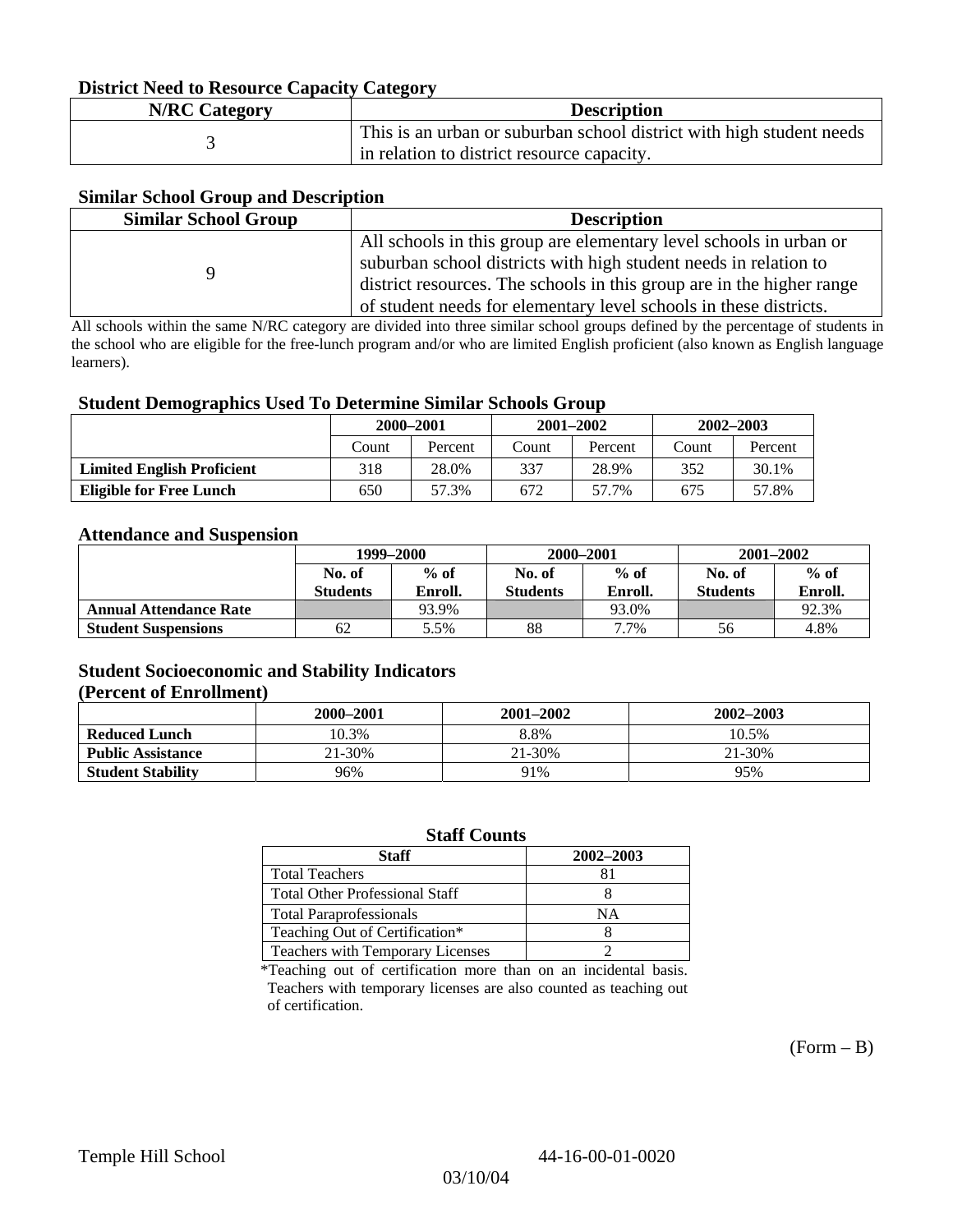# **Career Development and Occupational Studies (CDOS)**

### **Percentage of Students Documenting Self- and Career-Awareness Information and Career Exploration Activities, K–3**

| <b>Grades</b> | $2000 - 01$ | $2001 - 02$ | $2002 - 03$ |
|---------------|-------------|-------------|-------------|
| K-1           |             | 0%          | $0\%$       |
| 72            |             | $0\%$       | $0\%$       |

### **Students Developing a Career Plan, 4–12**

| <b>Grades</b> |                                      | $2000 - 01$ | $2001 - 02$ | $2002 - 03$ |
|---------------|--------------------------------------|-------------|-------------|-------------|
|               | Number of General-Education Students |             | $\Omega$    | $\theta$    |
| $4 - 5$       | Number of Students with Disabilities |             | $\Omega$    | 0           |
|               | Number of All Students               |             | 0           | 0           |
|               | Percent of Enrollment                |             | 0%          | 0%          |
|               | Number of General-Education Students |             | $\Omega$    | 0           |
| $6 - 8$       | Number of Students with Disabilities |             | $\Omega$    | $\Omega$    |
|               | Number of All Students               |             | $\Omega$    | $\Omega$    |
|               | Percent of Enrollment                |             | $0\%$       | $0\%$       |
|               | Number of General-Education Students |             | $\Omega$    | 0           |
| $9 - 12$      | Number of Students with Disabilities |             | 0           | 0           |
|               | Number of All Students               |             | $\Omega$    | $\theta$    |
|               | Percent of Enrollment                |             | 0%          | $0\%$       |

# **Second Language Proficiency Examinations**

### **General-Education Students**

| <b>Test</b> | 2000-2001  |           |                   | 2001-2002 | 2002-2003         |           |
|-------------|------------|-----------|-------------------|-----------|-------------------|-----------|
|             | No. Tested | % Passing | <b>No. Tested</b> | % Passing | <b>No. Tested</b> | % Passing |
| French      |            | 0%        |                   | $0\%$     |                   | 0%        |
| German      |            | 0%        |                   | 0%        |                   | 0%        |
| Italian     |            | 0%        |                   | 0%        |                   | 0%        |
| Latin       |            | 0%        |                   | $0\%$     |                   | 0%        |
| Spanish     |            | 0%        |                   | 0%        |                   | 0%        |

### **Students with Disabilities**

| <b>Test</b> | 2000-2001         |           |            | 2001-2002 | 2002-2003         |           |  |
|-------------|-------------------|-----------|------------|-----------|-------------------|-----------|--|
|             | <b>No. Tested</b> | % Passing | No. Tested | % Passing | <b>No. Tested</b> | % Passing |  |
| French      |                   | 0%        |            | 0%        |                   | 0%        |  |
| German      |                   | 0%        |            | 0%        |                   | 0%        |  |
| Italian     |                   | 0%        |            | $0\%$     |                   | 0%        |  |
| Latin       |                   | 0%        |            | 0%        |                   | 0%        |  |
| Spanish     |                   | 0%        |            | 0%        |                   | 0%        |  |

 <sup>(</sup>Form-D)